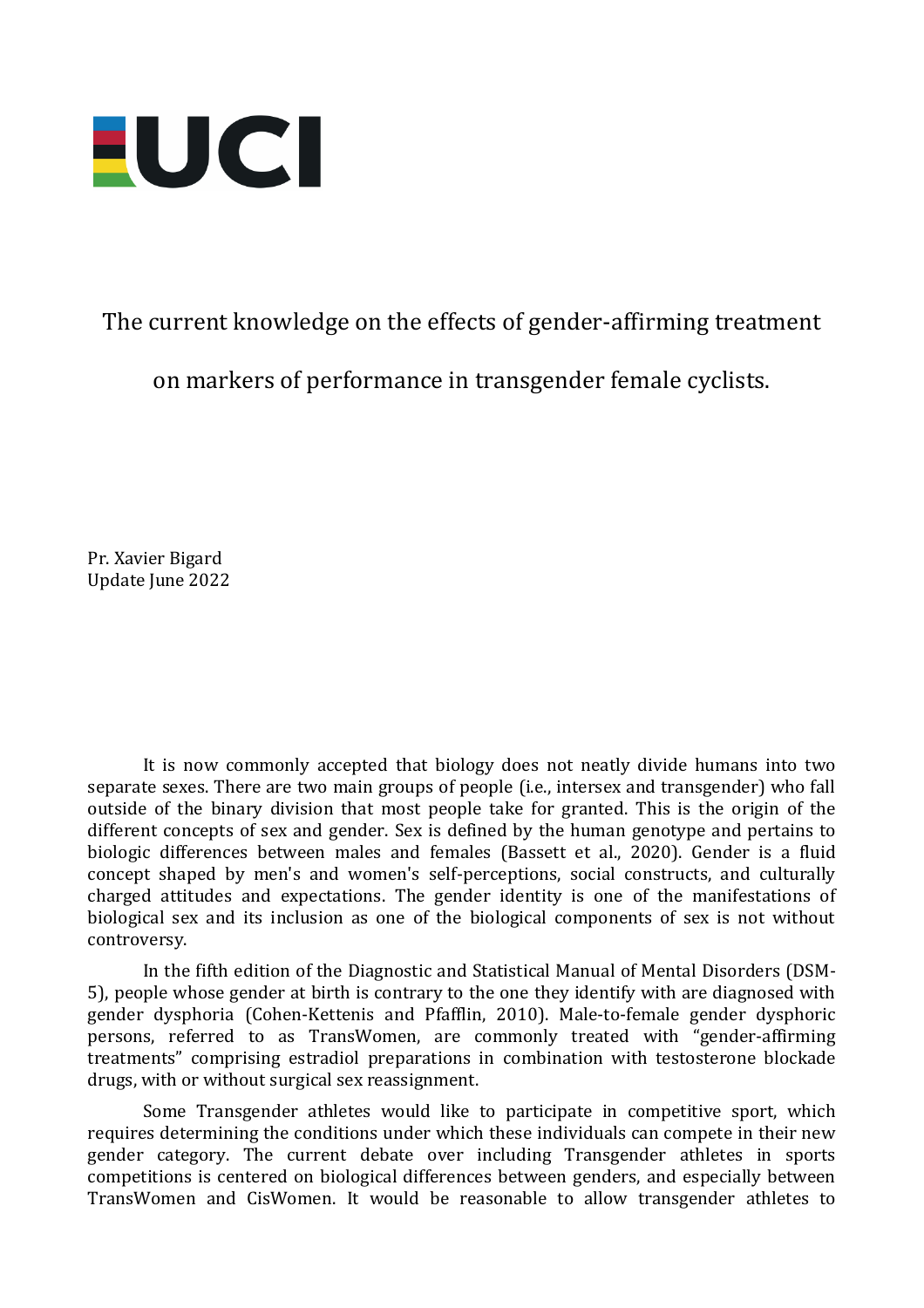compete with other female athletes if, and only if the inclusion of these athletes does not unduly alter the health and safety of participants and guarantee fair and meaningful competitions.

# **I. Sporting performance advantages in males**

Performance disparities between male and female athletes vary across sports (Figure 1). These differences in athletic performance don't appear until after puberty and are thought to be most likely due to increased circulating testosterone levels in "male" athletes whose sex was assigned at birth (CisMen), compared to "female" athletes whose sex was assigned at birth (CisWomen).

With puberty, testosterone induces changes in muscle mass, strength, anthropometric variables and hemoglobin levels in males (Handelsman et al., 2018). Physiologic sex-based differences lead to a gap in sports performance between males and females, mainly explained by the biological effects of elevated pubertal testosterone (Bassett et al., 2020; Handelsman et al., 2018). Different sports require different physiological qualities and an advantage in one discipline may be neutral or even a disadvantage in another. But there are only a few sports where men do not have a performance advantage over women because of the physiological determinants of performance affected by testosterone.



female level is set to 100%. The metrics were compiled from publicly available databases (from Hilton and Lundberg, 2021).

A longitudinal analysis of 82 Olympic events found that the performance disparity between males and females has remained relatively stable since 1983 (Thibault et al., 2010). Only one cycling discipline is comparable over time in terms of performance, i.e. track sprint. The gender gap has been stable since 1993 and estimated at approximately 8.7%. In another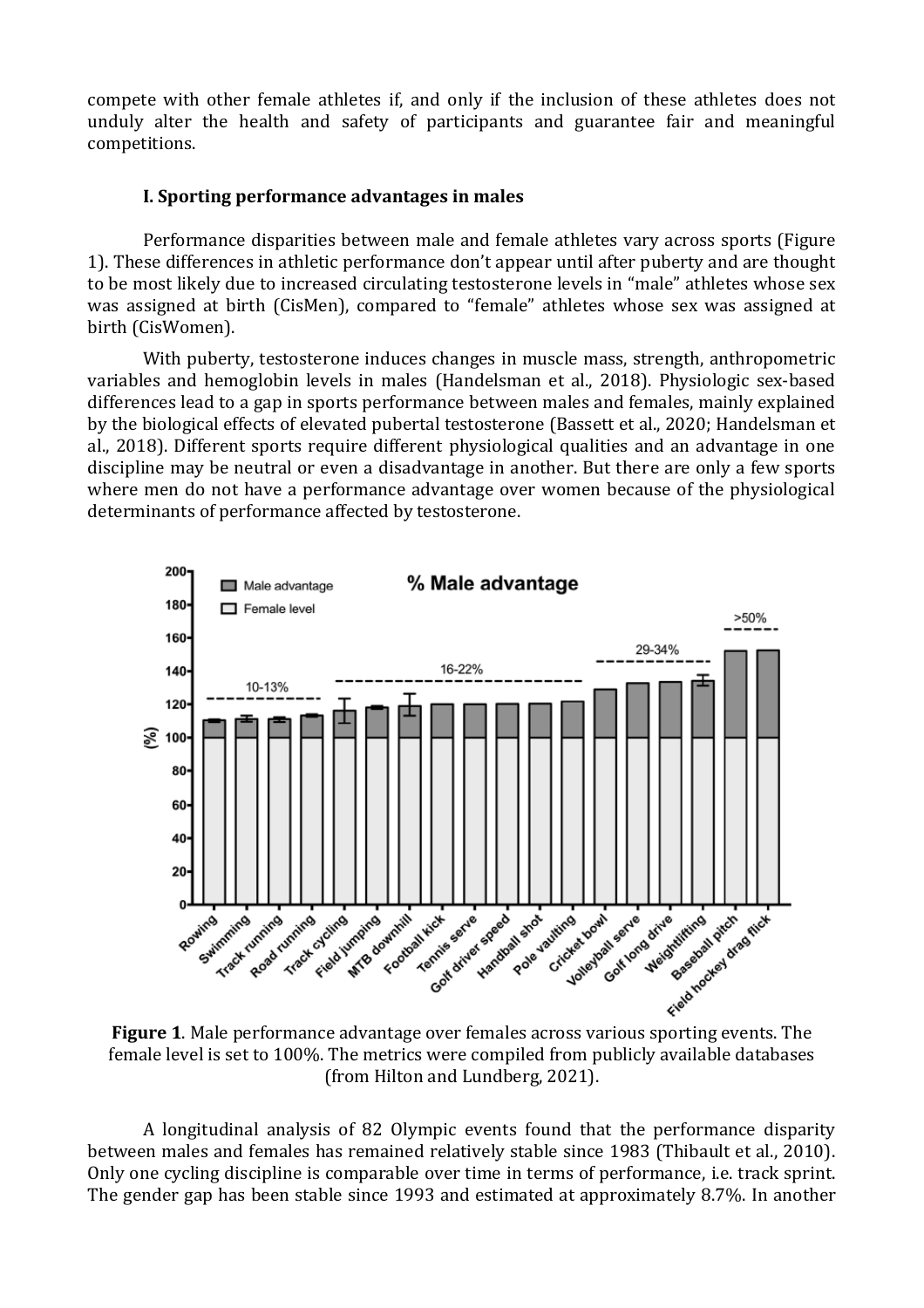study, performance measures were compiled from publicly available sports federation databases and/or tournament/competition records (Hilton and Lundberg, 2021). The performance gap was estimated to an average of 16% in track cycling (Figure 1), with high variation across disciplines (from 9% in the 4000 m team pursuit to 24% in the flying 500 m time trial).

By analogy, we can look at cycling performance differences during triathlon. An analysis of long-distance triathlon performance estimated to 12.7% the sex-based difference in cycling time (Lepers 2008). A separate investigation measuring short-distance triathlon performance found an even greater performance gap between males and females for cycling, i.e. 13.4% (Etter et al., 2013). The idea that women can excel in endurance events has been supported by studies showing that the performance gap between males and females decreases in longer events (Bassett et al., 2020). However, it is not known whether this also applies to long-duration cycling events.

**In summary**, a performance gap exists on the basis of gender, with men performing better than women, which can be estimated to approximately 9-16% in track cycling and 13- 14% in road cycling. Despite an increase in female participation in sport competitions, this performance gap has remained stable since the 1980s and is rooted in underlying physiologic and hormonal sex-based differences. Males have longer greater muscle mass and strength, and greater aerobic capacity, while females exhibit less muscle fatigability and faster recovery after endurance exercise. These physiologic differences are at the center of contentious discussions regarding the eligibility of TransWomen athletes for competing in the female category.

### **II. Limiting factors of performance in Cycling.**

An overview of the physiological and metabolic factors associated with cycling performance is necessary to support eligibility rules for Transgender cyclists. A better understanding of the mechanisms underlying performance in cycling competitions will allow evidence based regulations for the inclusion of TransWomen in the female category.

In most endurance cycling events, performance is mainly determined by the maximal sustained power production for a given race distance, and the energy cost of maintaining a given racing speed (Mujika et al., 2016). For other cycling disciplines (e.g. sprints in track and road cycling, BMX, etc.), muscle power is a major determinant of performance.

## **1- The maximal oxygen uptake.**

There is substantial evidence demonstrating that successful professional road cyclists possess high values of the absolute maximal oxygen uptake ( $\overline{V}O_2$ max) (~74 mL/kg/min) and a lactate threshold (LT2) that is  $\sim$ 90% of VO2max (Faria et al., 2005).

Estimated absolute maximal oxygen uptake values ( $\dot{V}O_2$ max) are significantly higher in flat terrain riders (FT, 5.67 ± 0.44 l·min<sup>-1</sup>) and time trial riders (TT, 5.65 ± 0.53 l·min<sup>-1</sup>) than in uphill riders (UH, 5.05 ± 0.39 l·min<sup>-1</sup>). On the other hand,  $\dot{V}O_2$  max relative to body mass was significantly lower in FT (74.4 ± 3.0 mL·kg<sup>-1</sup>·min<sup>-1</sup>) than in TT, AT, and UH (79.2 ± 1.1, 78.9 ± 1.9 and 80.9 ± 3.9 mL·kg−1·min−1, respectively) (Padilla et al., 1999).

V̇O2max is not only a limiting factor for road cycling, but also for all endurance disciplines, MTB cross-country, track pursuit, track peloton races, cyclo-cross, etc. However, V̇O2max alone is not a good predictor of endurance performance when athletes of similar endurance ability are compared. The mechanisms that underlie why lactate parameters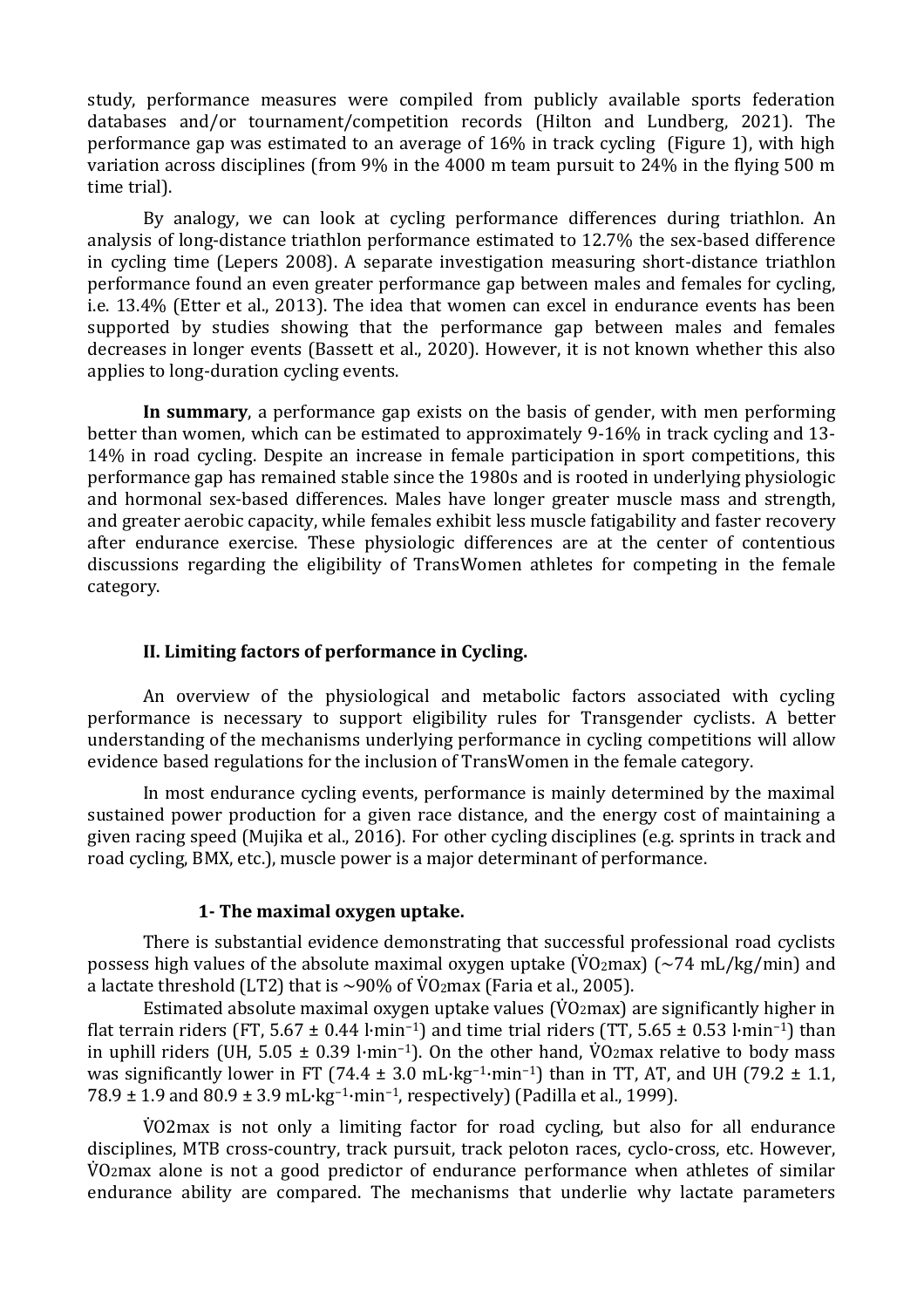provide a better predictor of endurance performance than  $\dot{V}O_2$  max continue to be examined. The argument has been presented that  $\dot{V}O_2$  max is mainly limited by the oxygen supply to the close muscle mitochondria. However, lactate levels are related to the capacity to transport lactate and proton (H+) out of the myofibres, and the capacity of skeletal muscle to take up lactate.

Central factors are likely to limit  $\dot{V}O_2$ max, while the lactate response to exercise is primarily related to peripheral factors in the trained skeletal muscles. These peripheral factors include the skeletal muscle capillarity, percentage of slow-twitch fibres, activities of key oxidative enzymes and mitochondrial respiratory capacity.

Lactate Threshold-2 (LT2) has been reported as the highest possible steady-state work intensity that can be sustained for a prolonged period of time. It has been shown that the LT2-  $\dot{V}O_2$  is a strong predictor ( $r = 0.96$ ) of endurance performance among trained cyclists with similar  $\dot{V}O_2$ max (Coyle et al., 1991). A close relationship exists between LT2- $\dot{V}O_2$  and future performance potential in cycling. Therefore, this parameter is also an excellent endurance index (Faria et al., 2005).

## **2- Maximal power output.**

There is substantial evidence demonstrating that absolute maximal power output values (Wmax) obtained during a maximal incremental cycling test can be used as predictor of cycling performance in endurance disciplines. Changes in Wmax contribute to explain 82% of the variability in performance during a 20 km cycling time trial. This is why Wmax is a valid predictor of the performance during this cycling exercise (Hawley and Noakes, 1992). In addition, power output at lactate threshold (LT) has also been shown to be a reliable predictor of cycling potential  $(r = 0.88)$  (Faria et al., 2005).

The highest Wmax values are commonly measured in Flat Terrain riders (FT,  $461 \pm 39$ ) W), this value being higher than that of All Terrain (AT,  $432 \pm 27$  W) and Uphill (UH,  $404 \pm 34$ ) W,  $P < 0.05$ ) (Figure 2) (Padilla et al., 1999). Time Trial specialists also showed significantly higher Wmax values (457  $\pm$  46 W) than UH (Figure 2).

When expressed relative to body mass, UH presented the highest Wmax values (6.47  $\pm$ 0.33 W·kg−1), followed by TT, AT, and FT (6.41 ± 0.12, 6.35 ± 0.18 and 6.04 ± 0.29 W·kg−1, respectively). These values were significantly different between UH and FT (Figure 2). A Wmax/body weight ratio higher than 5.5 W.kg-1 has been considered a necessary prerequisite for top-level competitive cyclists. However, this criterion must be used with caution as the protocol used during testing can affect the outcome of power output. Moreover, this suggested value seems to be slightly low for professional cycling; previous studies reported Wmax/body weight ratio values varying between mean values of 6.34 W·kg−<sup>1</sup> (with a lowest value of 5.58 W·kg−1) (Padilla et al., 1999) and 6.79 W·kg−<sup>1</sup> (Ice et al., 1988).

The importance of muscle mass for endurance cycling performance has been highlighted, especially in Women, with a significant correlation between the changes in mean power output during a 40-min all-out test, mean  $\dot{V}O_2$  during the test, and changes in a marker of the quadriceps femoris muscle mass ( $r = 0.73$ , and  $r = 0.59$ , respectively) (Vikmoen et al., 2016). The relationship between lower body muscle mass and mean Wmax measured during cycling exercises of different durations ranging from 1 second to 10 min has been examined (Haakonssen et al., 2013). Competitive female cyclists with high lower body muscle mass have high Wmax values, (1 kg lower body lean mass  $=$  ~4% increase in mean Wmax during the 10min test).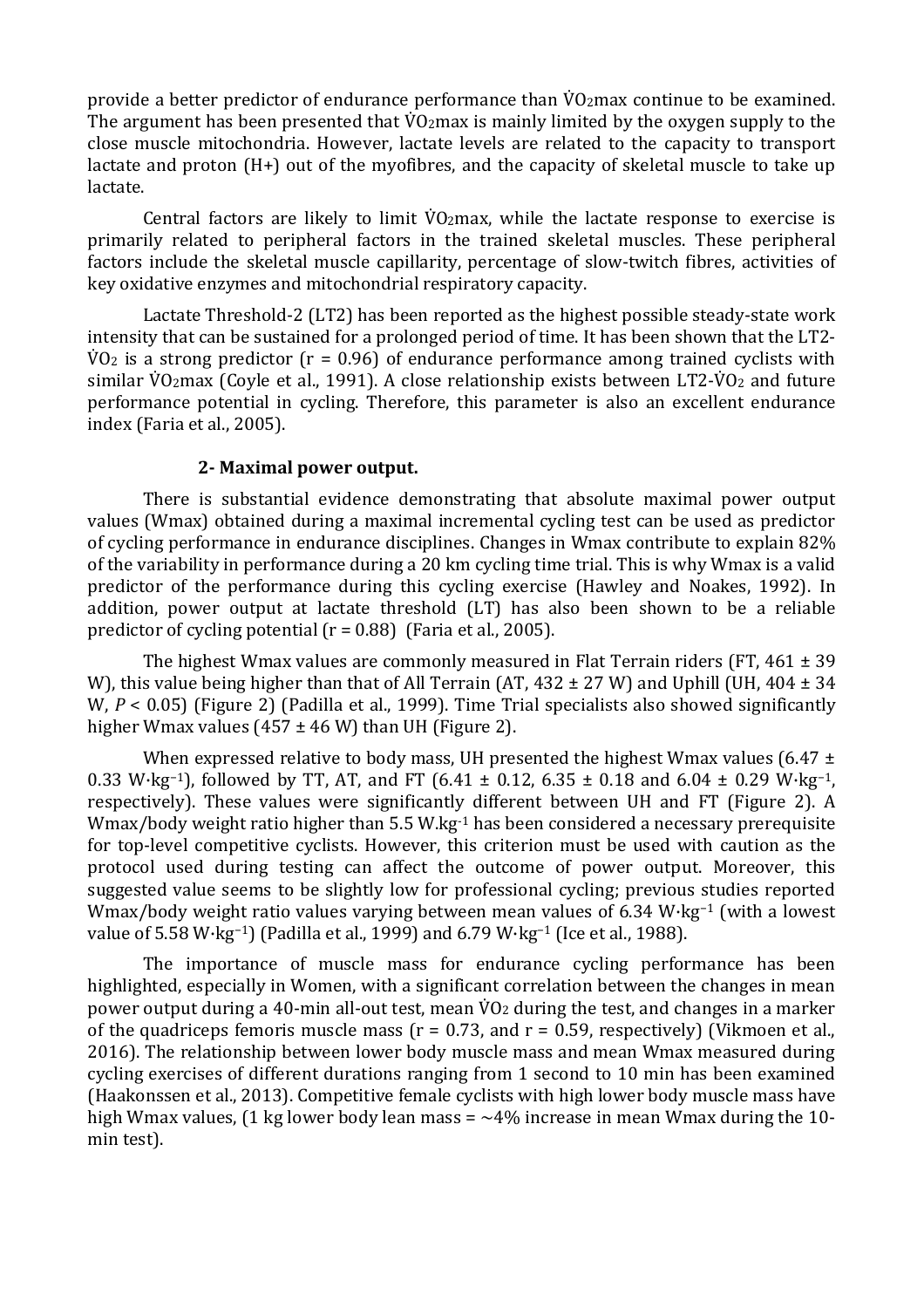

**Figure 2**. Maximal power output (Wmax) values 1 (Mean +/- SD) for flat terrain (FT, N = 5), time trial (TT,  $N = 4$ ), all terrain (AT,  $N = 6$ ), and uphill (UH,  $N = 9$ ) specialists. A: absolute values; B: relative to body mass. \* denotes a significant difference (P < 0.05) between groups. (from Padilla et al., 1999).

#### **3- Efficiency**

Efficiency is a measure of the percentage of total energy expended that produces external work. It has been shown that in professional cyclists the rate of the rise in  $\dot{V}O_2$  during graded exercise decreases from moderate to high workloads, to the maximal attainable power output (Lucia et al., 2002). This finding is mainly related to an increase in mechanical efficiency with rising exercise loads intensity, and then, extremely high workloads can be sustained for extended periods of time, representative of high cycling efficiency. This cycling efficiency during heavy exercise appears to be positively related to the percentage of type I myofibres in the vastus lateralis and a lower oxygen cost during submaximal exercise.

### **4. Anaerobic power.**

During accelerations and sprints, anaerobic capacity and maximal speed contribute to cycling performance. Therefore, the ability to generate high power in a short period of time is undoubtedly an important factor in cycling performance, regardless of the cycling discipline. This ability is essential when a cyclist needs to close a gap, break away from the peloton, or win an intermediate or a final sprint in road cycling. But this ability is also essential in track cycling, BMX, cross-country MTB.

One of the key determinants of anaerobic capacity and maximal speed is muscle mass. Competitive female cyclists with greater lower body muscle mass have  $\sim$ 9% higher Wmax per kg muscle mass over 1 sec and 6 sec, measured during all-out cycling exercises in comparison with other female cyclists (Haakonssen et al., 2013). During a 30-sec maximum sprint, regression analysis indicated that 1 kg of muscle mass was associated with an additional 35 W maximal power output. During sprint of short duration, female riders were able to produce approximately 50-80 W.kg-1 muscle mass, based on DXA assessment of lean mass and the highest 1 sec power produced during an all-out 6 sec sprint (Haakonssen et al., 2013).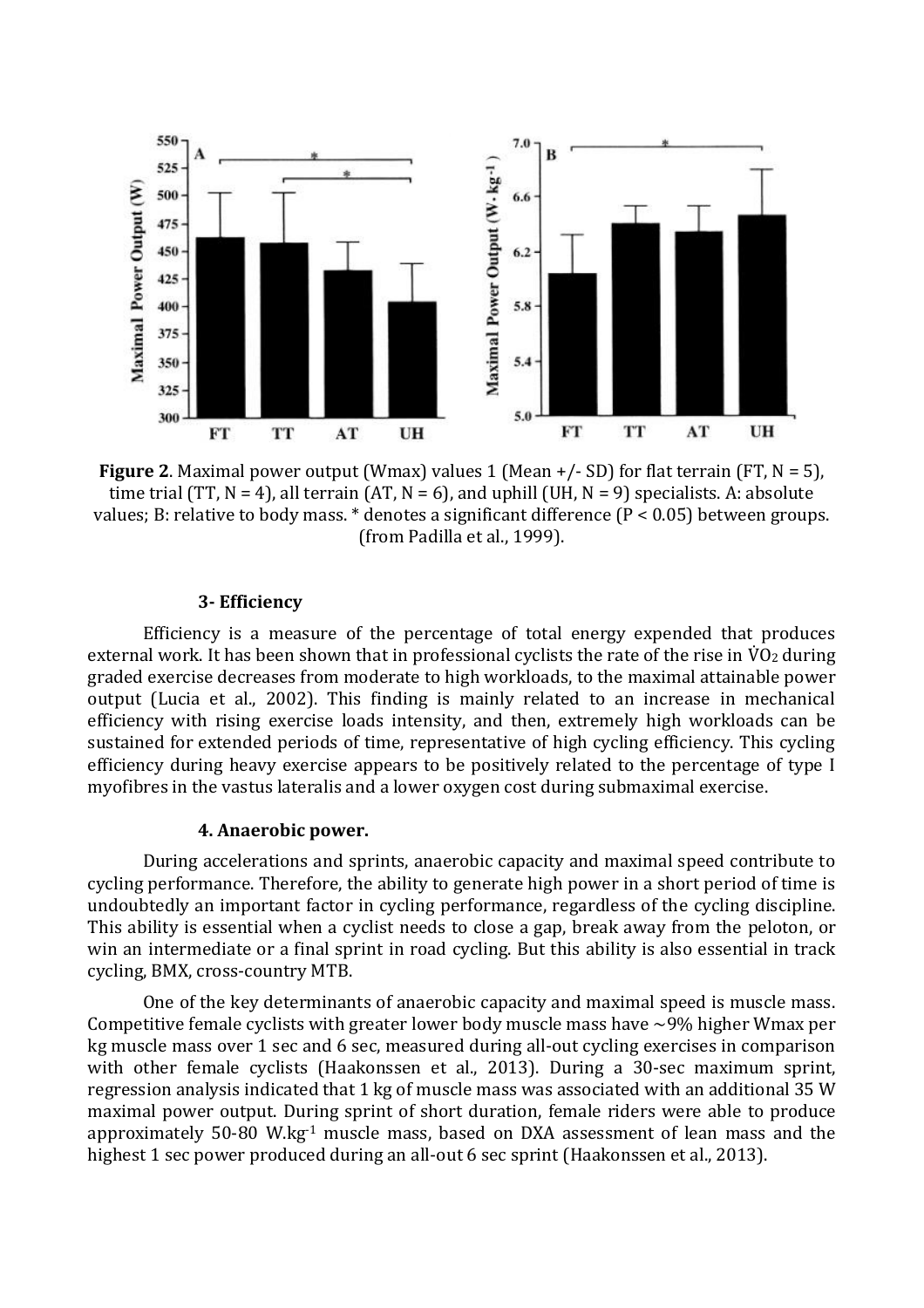The SRM system allows to calculate Wmax from the torque and the angular velocity, and may be used during both laboratory and field-based studies. This system is able to record power, speed, distance covered, cadence and heart rate.

**In summary**, these data show that in addition to aerobic capacity, muscle strength / power contributes to improved performance in endurance cycling, by improving economy of movement. In addition, strength and power abilities, anaerobic capacity and then maximal speed remain essential for sprinting disciplines. Therefore, for all cycling disciplines, performance is based on both endurance and strength / power abilities, with different weighting factors for long duration (road races, track pursuits, mountain biking, etc.) and short duration disciplines (sprint track, BMX racing, etc.).

# **III. Is the male performance advantage lost when blood Testosterone is significantly reduced in TransWomen?**

Whether TransWomen should be allowed to compete against CisWomen, and if so, under what conditions, is extremely controversial. In addition to their well-known anabolic consequences on lean body mass, androgens also stimulate erythropoiesis mental drive and aggressiveness. They improve physical performance in both strength/power sports and aerobic sport (Handelsman 2018).

Therefore, the female sport needs to be a protected category in order to preserve the safety, fairness and integrity of cycling. There are many quantifiable performance-related differences between male and female athletes (see paragraph I of the present report). In contrast, the performance-related differences between TransWomen who have received transition treatment (i.e. gender affirming hormone treatment and eventually surgical sex reassignment) and CisWomen are less clear, mainly due to a lack of available experimental data. The world of sport is now facing the challenge of how to include Transgender people in sporting competitions, especially TransWomen in the female category. Questions then arise as to which category Transgender athletes and especially TransWomen should compete in.

Despite only very few experimental data, the general consensus is that differences in testosterone levels is currently the single most important factor contributing to the performance differences between male and female athletes (Handelsman, 2018). This view is supported by the results several studies that demonstrated a significant advantage for women with higher testosterone levels in selected athletic performance (Bermon et Garnier 2017 ; Bermon et al., 2018). When compared with the lowest free testosterone tertile, women athletes with the highest free testosterone tertile demonstrated significantly better performances in running races, with calculated differences of 2.73%, 2.78%, and 1.78% in 400 m, 400 m hurdles, and 800 m, respectively. Moreover, hyperandrogenic athletes (i.e., with either  $5\alpha$ -reductase deficiency or with partial androgen insensitivity) were overrepresented by a factor of 140 during the 2011 IAAF world championships (Bermon et al. 2014). In another study, it was demonstrated significant correlations between endogenous androgen profile, lean body mass and physical performance in CisWomen athletes members of a national Olympic team, involved in either power, endurance or technical sport categories (Eklund et al., 2017). Taken together, these data underline the importance of testosterone for sports performance, here in athletics.

Biological research studies on transgender athletes are rare. To date, there have been no prospective studies investigating the changes in athletic performance in transgender athletes after hormonal transition. Studies in non-athletic TransWomen report changes in lean body mass, muscle cross-sectional area, muscular strength, haemoglobin and/or haematocrit, during the transition treatment, all of which are of relevance for cycling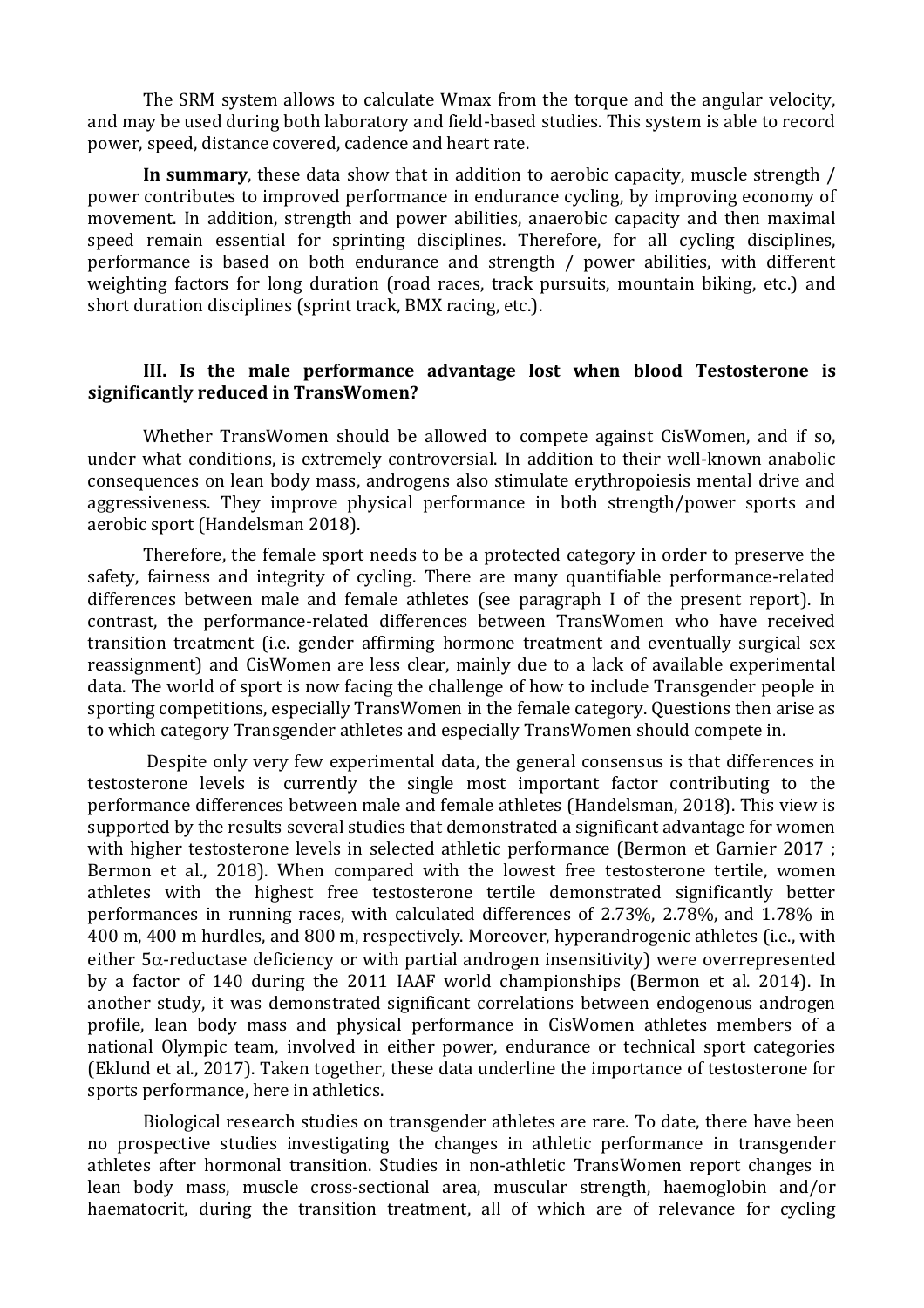performance. The important question is the timing of responses of these important parameters for performance under gender affirming hormone treatment.

## **1- Muscle mass**

Muscle mass and muscle strength/power are key parameters underpinning male performance advantages. Unfortunately, studies on the effects of testosterone suppression on muscle mass and strength in transgender athletes are rather scarce.

Studies in non-athletes TransWomen showed a decrease in lean body mass during the first year of transition treatment. The collective evidence from 12 longitudinal studies suggests that 12 months of testosterone suppression to female reference blood levels result in a modest (between -3 to -5.4%) loss of lean body mass or muscle size (Hilton and Lundberg, 2021; Harper et al., 2021). No study has been able to show a decrease in muscle mass greater than -12% after 3 years of testosterone suppression (Gooren and Bunck, 2004) and -17% after a mean of 8 years of treatment (from 4 to 20 years; Lapauw et al., 2008).

After 1 year of androgen deprivation in TransWomen, the mean cross-sectional muscle area, a marker of muscle mass, had decreased significantly but remained significantly higher than in CisWomen. After 1 year of gender affirming treatment, thigh muscle area decreased by -9.5%, quadriceps muscle by -4.2%, calf muscle by 8.9%, and forearm muscle by -4 to -8.6% (Harper et al., 2021). The decrease in thigh muscle area reached -11.7% after 3 years of gender affirming treatment (Elbers et al., 1999), and -24% in forearm muscle after an average of 8 years of treatment (Lapauw et al., 2008).



Figure 3. Skeletal muscle mass and distribution in CisMen and CisWomen. Values are means  $\pm$  SE. (from Janssen et al., 2000).

In 11 untrained TransWomen, after 12 months of testosterone suppression, the thigh muscle volume decreased slightly by only 4%, quadriceps cross-sectional area by 4%, while radiological density, a marker of the density of contractile proteins, remained unaltered (Wiik et al., 2020). In a recent meta-analysis it was shown that during the first year of transition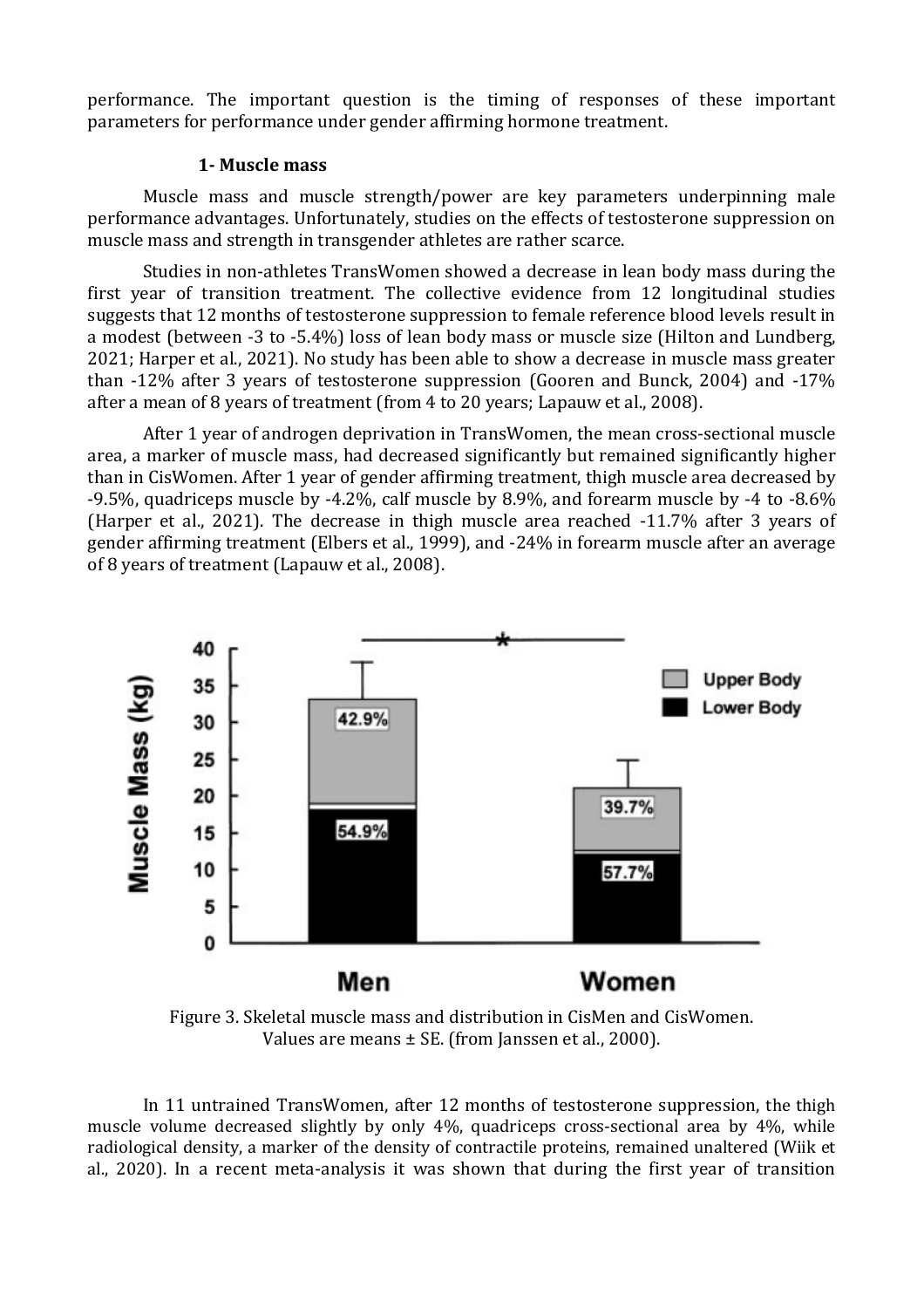treatment, total lean body mass decreased, ranging from -2.4 to -3.1 kg (4 to 5.5% of initial lean body mass) in TransWomen (Klaver et al., 2016).

One cross-sectional study measured body composition and muscle mass in nonathletes TransWomen. Twenty three TransWomen were recruited at least 3 years after sex reassignment surgery and a mean duration of 8 years with cross-hormone treatment, and were compared with healthy age and height-matched control males (Lapauw et al., 2008). The results showed that TransWomen had 17% less lean body mass than the control males. However, the typical gap in lean mass between CisMen and CisWomen exceeds the reductions reported in this study. The final average lean body mass of the TransWomen puts them in the 90th percentile for CisWomen (Lapauw et al., 2008). However, it should be considered that analyzing cross-sectional data in the absence of a baseline assessment should be very cautious, longitudinal studies quantifying changes within subjects having a greater power.

**In conclusion**, there are large baseline differences in muscle mass between males and females (Figure 3), with differences of 54%, 48% and 64% in total skeletal muscle mass, lower body muscle mass and upper body muscle mass, respectively (Janssen et al., 2000). Given this finding, the reduction in muscle mass achieved by 12 months of testosterone suppression can reasonably be assessed as small, with only slightly greater reductions in the arm compared with the leg region (Hilton and Lundberg, 2021; Harper et al., 2021). A slight decrease in lean body mass of approximately -4 to -8% was observed after 1 year of gender affirming therapy, and no more than -17% after 8 years of treatment.

## **2. Muscle strength/power**

The difference in muscle strength between males and females is often more pronounced than the difference in muscle mass. Unfortunately, only few studies have examined the effects of testosterone suppression on muscle strength in transgender individuals and no studies have involved regularly trained athletes.

The time course of changes in grip strength was examined in 171 non-athletes TransWomen after one year of transition treatment (Scharff et al., 2019). A mean decrease in grip strength with −1.8 kg occurred after 1 year of transition treatment (-4,75%). The largest decrease in grip strength (66% of the total decrease) took place during the last 3 months (Figure 4). After 1 year of testosterone suppression, the median grip strength of TransWomen falls into the 95th percentile for age-matched females. This means that the median of grip strength values measured in TransWomen remain well above the median values of the female reference population, and 95% of the female reference population have grip strength values below the median for Transgender women. Thus, TransWomen are still stronger than average females. Moreover, handgrip strength in TransWomen was in approximately the 25th percentile for males (i.e. this means that the median grip strength of TransWomen was higher than 25% of the male reference population). In this study, no association between change in grip strength and change in arm or leg lean body mass was seen (Scharff et al., 2019).

In another study, isometric strength levels were maintained after 1 year of transition treatment for both knee extension and knee flexion (Wiik et al., 2020). Isokinetic strength at  $60\%$  /s showed a main effect of time for both knee extension and flexion, whereas strength at 90<sup> $2$ </sup>/s knee extension was maintained over the 12 months of treatment. After 1 year of transition treatment, the absolute and height-adjusted values of isomeric and isokinetic strength as well as muscle volume remained about 50% higher in TransWomen than in CisWomen (*P*<0.05).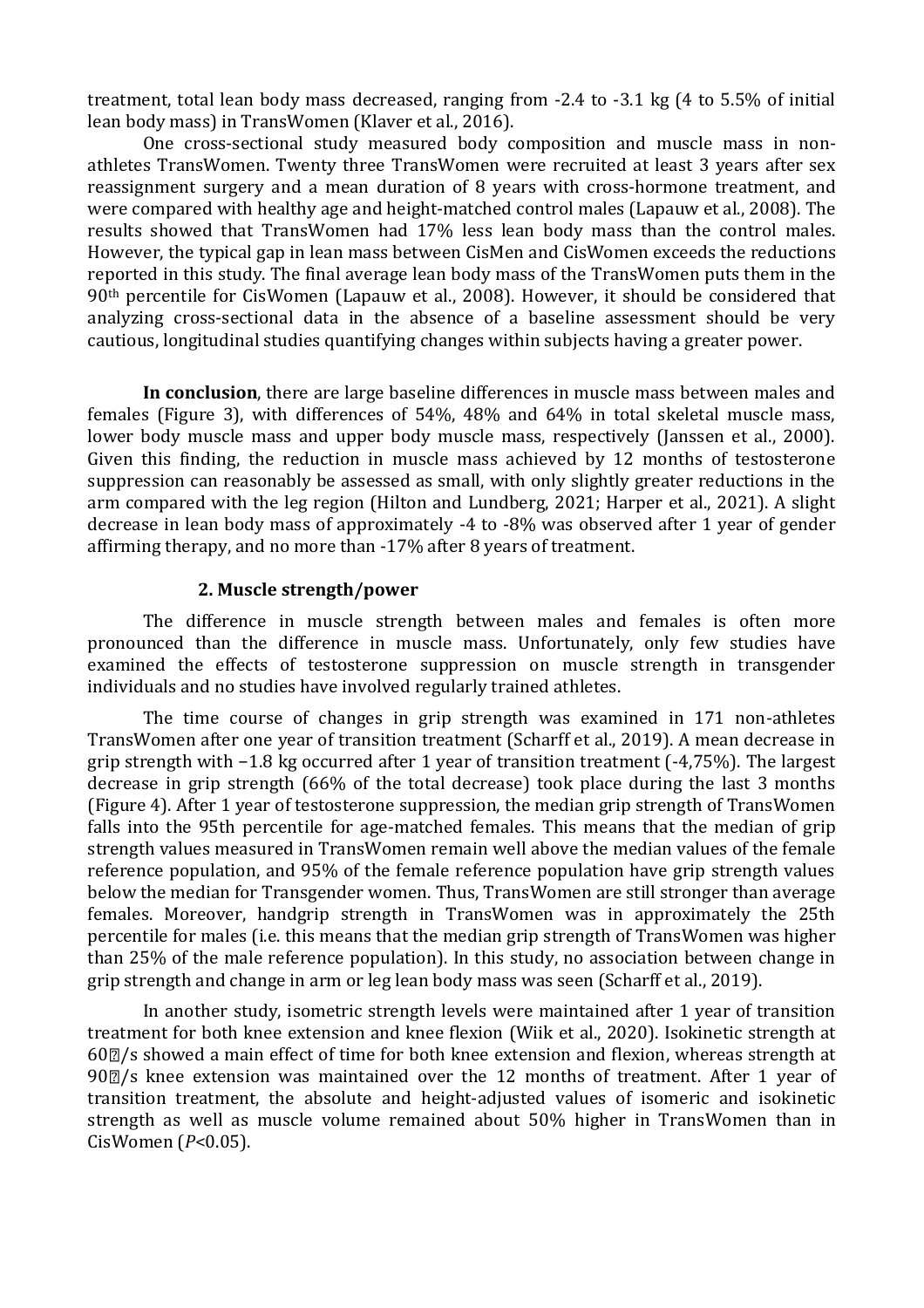

**Figure 4**. Change in grip strength during the first 12 months of gender-affirming hormonal treatment in TransWomen. Data are presented as means with 95% CI. The 25th and 75th percentiles of the reference populations are shown with dashed lines (25 kg and 31 kg, respectively) (From Scharff et al., 2019).

In a cross-sectional study muscle strength and torque values in non-athletes TransWomen were compared with healthy age and height-matched control males (Lapauw et al., 2008). The results showed that TransWomen had 25% lower peak quadriceps peak torque than the control CisMen after a mean of 8 years of cross-sex hormonal treatment. The median value of the maximum grip strength (50<sup>th</sup> percentile) in a female reference population aged 25 to 34 was estimated to be 27.8 kg (Wong, 2016). After a mean of 8 years of transitional treatment, the final mean grip strength was 41 kg in TransWomen, 47% higher than the female reference value. Despite the limits of cross-sectional studies, the results of this experiment suggest a retained physical advantage in TransWomen, even after 8 years of testosterone suppression.

#### **3. Markers of endurance performance**

*Oxygen transport in blood*. Hemoglobin (Hgb) is a protein present in red blood cells that is responsible for transporting oxygen from the lungs peripheral tissues, and especially to skeletal muscles. Low Hgb or low hematocrit (Hct) levels lead to a diminished supply of oxygen to the skeletal muscles, and therefore have a direct negative effect on endurance performance. There is a robust positive relationship between Hgb mass and  $\dot{V}O_2$ max and the reduction in Hgb is generally associated with reduced aerobic capacity.

Basal values for Hgb differ between males and females, with values ranging between 13.1 to 17.9 g/dL for men and 11.7 to 15.5 g/L for women. Circulating hemoglobin levels are at least partly androgen-dependent and are typically reported as 12% higher in men compared with women. Hct values are also higher in men than women, 42% to 52%, versus 37% to 47%, respectively. Since Testosterone exerts erythrogenic effects that result in increases in both Hct and Hgb, it is interesting to examine the effects of transition treatment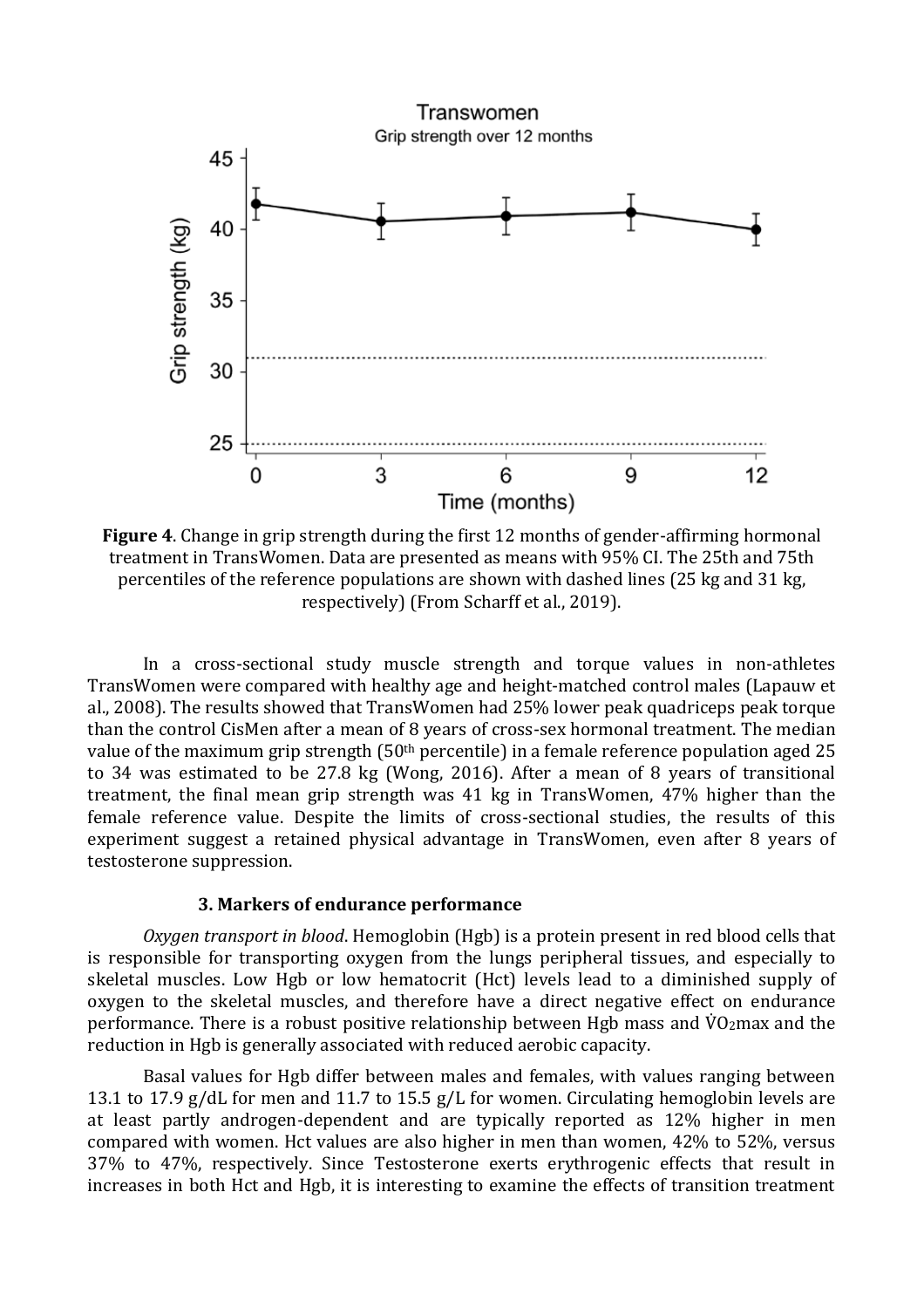in TransWomen. As for previous physiological parameters, only data in non-athletic TransWomen are currently available.

Nine studies were included in a recent systematic review, reporting the levels of Hgb or Hct in TransWomen before and after several forms of transition treatments, from a minimum of 3 to a maximum of 36 months post cross-sex hormonal treatment (Harper et al., 2021). In 8 of these studies, it was found that hormone therapy led to a significant decrease in the oxygen-carrying capacity expressed as the Hgb/Hct ratio (-4.6% to -14.0%; *P*<0.01). In 6 of these 8 studies, mean Testosterone after treatment was less than 2.0 nmol/L. Overall, these studies showed that by 3 to 4 months of transition treatment, the Hct and Hgb levels of TransWomen matched those of CisWomen. Moreover, the Hct and Hgb levels remained stable within the 'normal' female range for studies lasting up to 36 months. Given the rapid fall in the Hgb/Hct ratio to female reference values, it is possible that gender affirming hormone treatment impairs endurance performance, in comparison with CisMen, in part due to reduced oxygen transport from the lungs to the working muscles. The treatment-induced reduction in the oxygen-carrying capacity reported in TransWomen has very likely negative consequences on endurance performances, estimated at -2 to -5% for the female athletic population.

*Body weight, body fat mass and endurance performance*. In endurance sports such as cycling, the Wmax/body weight ratio is a very important marker of performance. Wmax expressed by a rider reflects the speed during a flat race or the ability to climb a greater slope at the same speed. On the other side, lower body weight of the athlete can be an advantageous factor considering that a lighter cyclist spends less energy to maintain the same speed and therefore should be faster during a climb.

Maximal aerobic power output relative to body weight (Wmax/body weight ratio) has been a popular measure of ability among competitive riders. Success in sustained cycling exercise has been predicted most commonly using this individual parameter. Maximizing the Wmax/body weight ratio can be achieved by a) specific training programs, b) body weight reduction, or c) a combination of both interventions.

Several studies examined the changes in body weight and body composition induced by gender affirming hormone treatment in non-athletes TransWomen. It was shown that during the 3-to-24 months period of transition treatment, both total body weight and total body fat increased, mean +1,8 kg and +3 kg, respectively (Klaver et al., 2016). More recently, a large prospective observational study in non-athletes transgender individuals examined the effects of transition treatment on changes in regional body composition using DXA measures (Klaver et al., 2018) (Figure 5). It was shown that after the first year of transition treatment body weight and total body fat increased in non-athletes TransWomen (+3% and +28%, respectively, *P*<0.001), whereas total lean body mass decreased by -3% (*P*<0.001). Regional changes in body fat ranged from +18% in the android region, to +42% in the leg region and +34% in the gynoid region (Figure 5). Regional changes in lean body mass ranged from 0% (*P*=0.61) in the android region to -6% (*P*<0.001) in the arm region (Figure 5). TransWomen persons with a BMI <20 underwent larger changes in all body fat measures.

Although these data have been reported in non-athletes, the typical increase in body fat commonly reported in TransWomen should be considered as a disadvantage in cycling, where body weight (and especially body fat mass and distribution) is one of the determinants of performance. But the effects of these body-composition changes on cycling endurance performance of TransWomen need to be confirmed and quantified.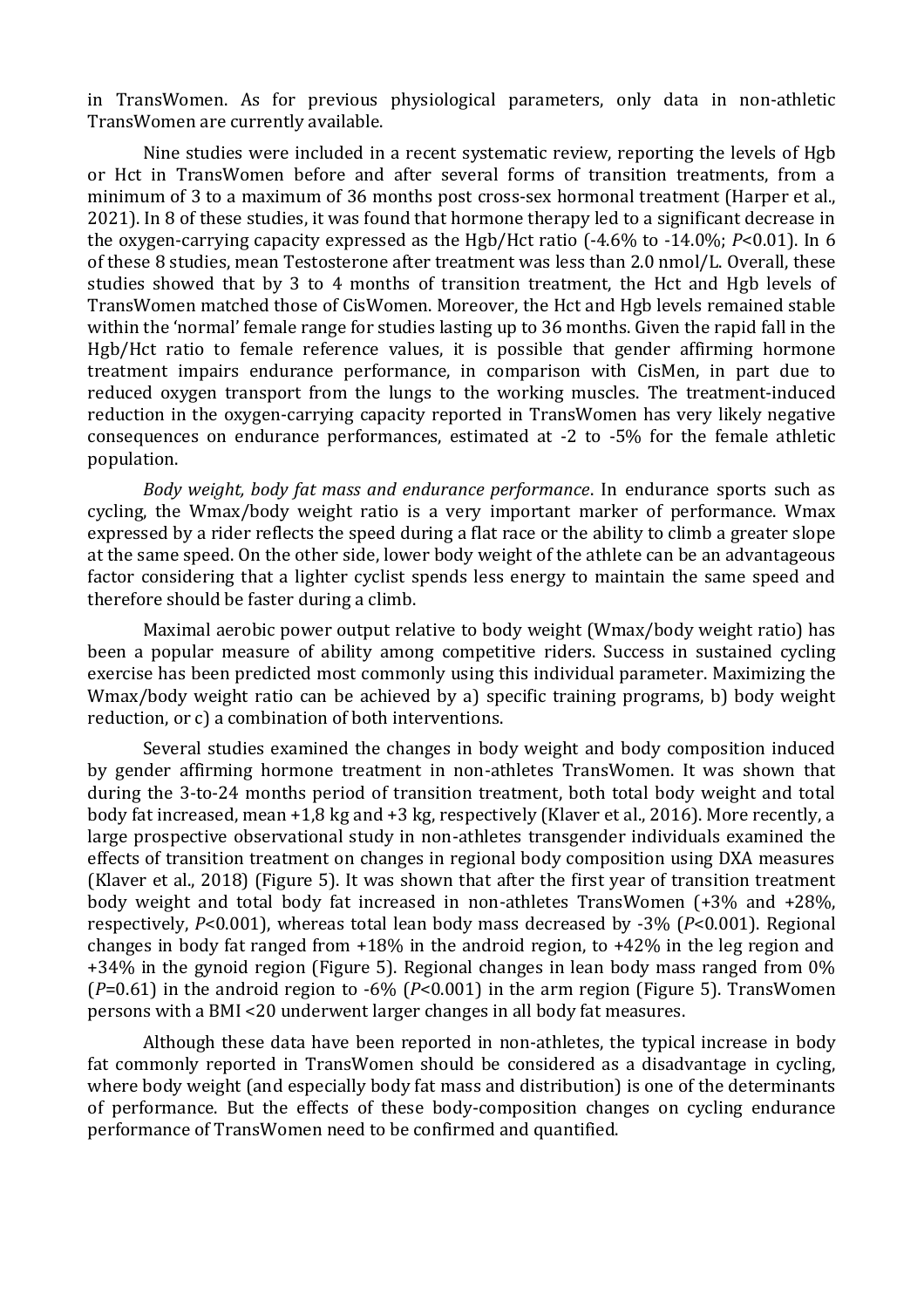

**Figure 5.** Percent changes in total and regional body fat and lean body mass in 179 non-athletes TransWomen (From Klaver et al., 2018).

However, it is unclear to what extent in athletes, the expected increase in body fat could be offset by nutritional and exercise countermeasures. In addition, there is variability in changes in body composition in response to transition treatments; for example, in one of previous studies, it has been shown that 3 out of the 11 TransWomen were completely resistant to the increase in total adipose tissue (Wiik et al. 2020). This inter-individual variability in the responses to gender affirming hormone treatments represents a challenge for sports governing bodies who publish rules based on average effect sizes.

**In conclusion**, the effects of testosterone suppression on endurance performance markers remain insufficiently explored. The responses of  $\dot{V}O_2$ max, left ventricular size, stroke volume, cardiac output, lactate threshold, and exercise economy to testosterone reduction should be clarified in further studies. However, given the plausible disadvantages induced by gender affirming hormone treatments (i.e. deceased oxygen carrying capacity, increased body fat mass), the balance between inclusion and equity of endurance ability is likely close to equilibrium in weight-bearing endurance sports such as cycling (and much less balanced in strength/power sports where the male advantage is still substantial).

#### **IV. Physical performance changes in Transgender people**

In parallel with the changes in physiological capacities with gender affirming hormone treatments, it is also important to evaluate the effects of these treatments on sports or exercise performance. Very few data exist, none in cycling to our knowledge, and especially very few studies in athletes trained at high level during the transition period.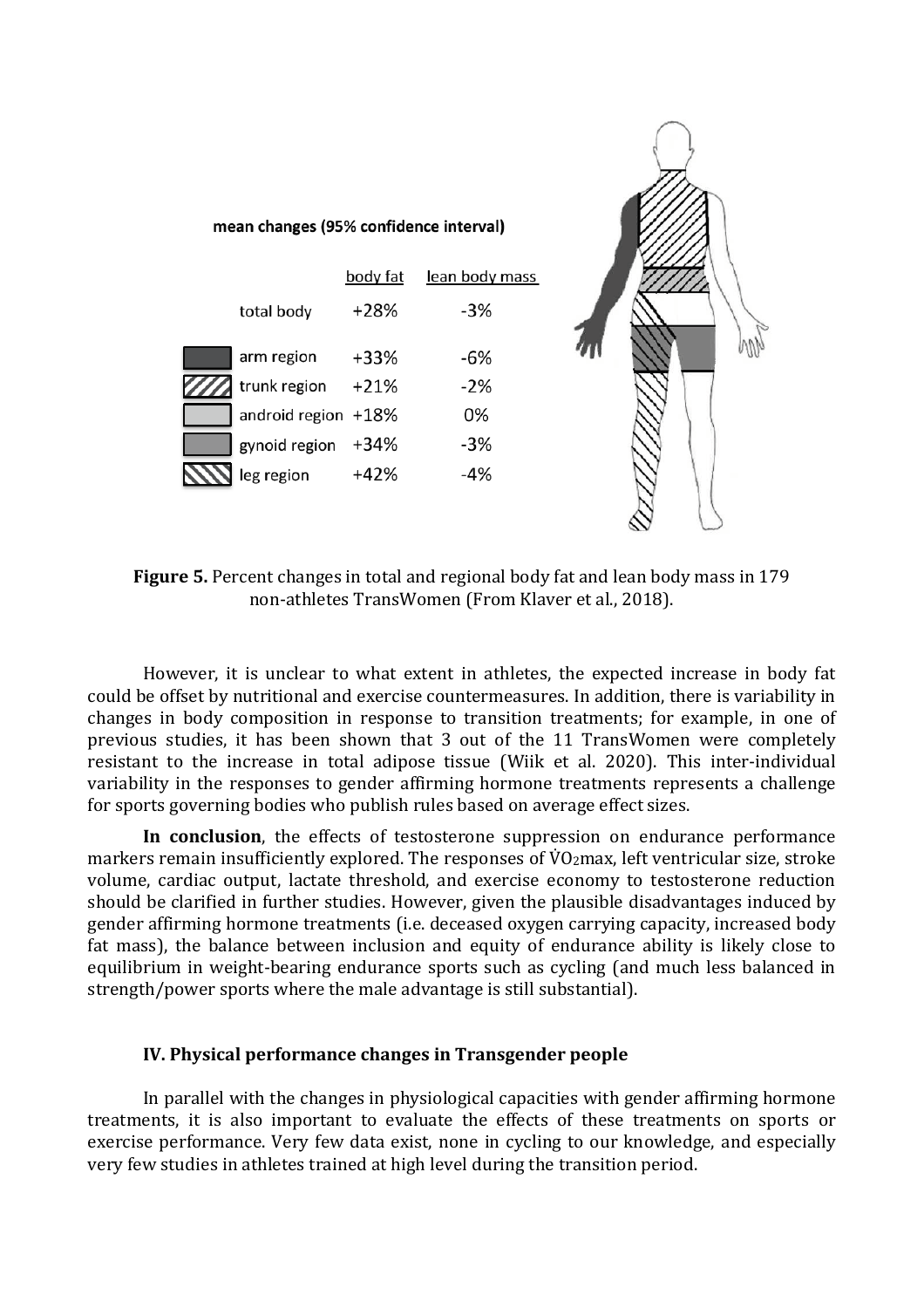#### **1- Gender affirming treatment and athletic performances.**

Monitoring physical performances obtained from hyperandrogenic DSD female athletes before and after testosterone suppression is a valuable source of information to examine the effects of lowering blood testosterone levels within the normal female range on athletic performance. Reducing blood testosterone levels to the normal female range led to an average decrease of -3.8% and -5.7% of their best chronometric running performance over a 1-year and 2-year period, respectively (Bermon 2017).

In another study, running performances were obtained from eight TransWomen distance runners before and after transition (Harper, 2015). The run times were then compared using the age-graded methodology, and it was concluded that the eight runners had an overall decline in performance collected months to years before and after starting gender affirming hormone treatments. The eight runners were much slower competing in the female category; slow enough, so that their age-graded performances are nearly identical to their male age grades. However, in this study, no information on the duration of the transition treatments is available, which make it possible to achieve running performances similar to those of CisWomen age grades.

The effects of gender affirming hormones on body composition and athletic performance were examined among 46 TransWomen military personnel (US Air Force), before and after they started their transition treatment (Roberts 2020). In TransWomen, both gender affirming hormones (oestradiol valerate, cypionate, oral or transdermal) and testosterone blockade (spironolactone 80%, GnRH agonist 2.2%, and both 2.2%) were prescribed. Although these individuals are not athletes, they were trained regularly, and their continued service in the Air Force requires a certain level of physical ability. The physical fitness assessment was performed every 12 months, and included a 1.5 miles run performance. Run times among TransWomen were similar to times among CisMen and faster than running performance among CisWomen prior to gender affirming treatment. Run times worsened among TransWomen after starting oestrogen administration and testosterone blockade, and became slower than times in CisMen but remained faster than CisWomen at all time points (Figure 6).



**Figure 6.** The effects of gender affirming treatment on the number of sit-ups performed in 1 min. Female controls = CisWomen. (From Roberts et al., 2020)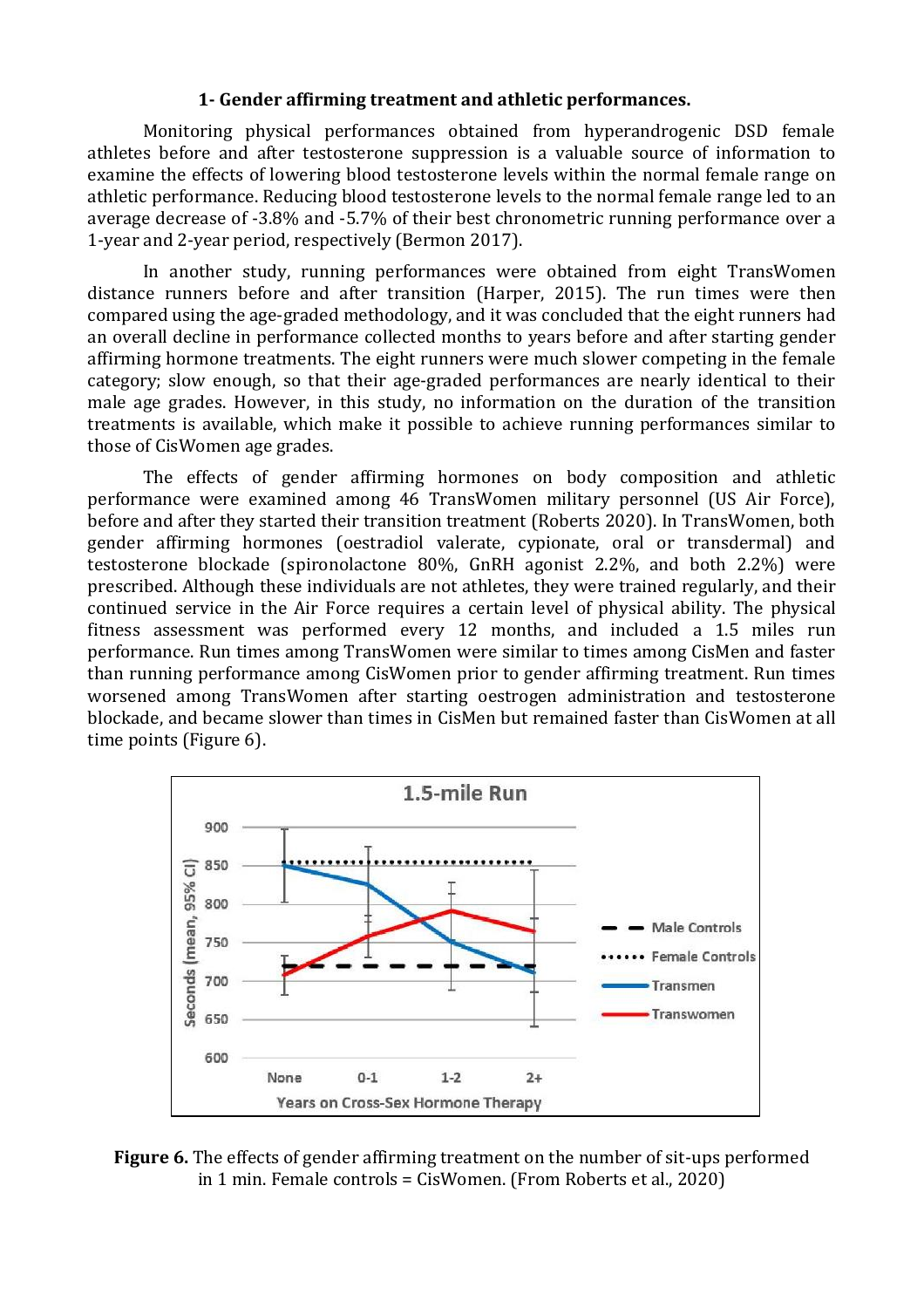It is obvious that if these data give interesting information on the changes reported in physical performance under transition treatment, they are only relevant for long-distance running. The lack of similar data in cycling is a definite handicap in order to consider the eligibility of TransWomen to compete in the women's category of this sport.

# **2- Transition treatment and physical performance**.

In the study referenced above, the effect of gender affirming hormones were examined on body composition and exercise performance (Roberts 2020). As previously reported, an increase in body weight occurred in TransWomen with transition treatment. The physical fitness of all transgender individuals was regularly assessed on the basis of push-up and situp exercises. Prior to the transition treatment, TransWomen performed more push-ups in 1 min than CisWomen but this difference disappeared after 2 years of treatment (Figure 7). Prior to the transition treatment, there was no difference in sit-ups among TransWomen compared with CisMen. After 2 years of gender affirming hormone treatment, TransWomen performed the same number of sit-ups in 1 min than CisWomen (Figure 8).



**Figure 7.** The effects of gender affirming treatment on the number of pus-ups performed in 1 min. Female controls = CisWomen. (From Roberts et al., 2020)

These results (on push-ups and sit-ups performed in 1 min), confirm the decrease in strength associated with the transition treatments in TransWomen. that was found in some studies. But in the present experiment, the effects of gender affirming hormones on muscular strength were examined using repeated submaximal efforts over a 1 min period as opposed to a single maximal effort. Such outcomes capture differences in both muscle endurance and strength rather than just strength and have more relevance to sports that require sustained effort over time, like cycling, rather than single explosive efforts like power lifting.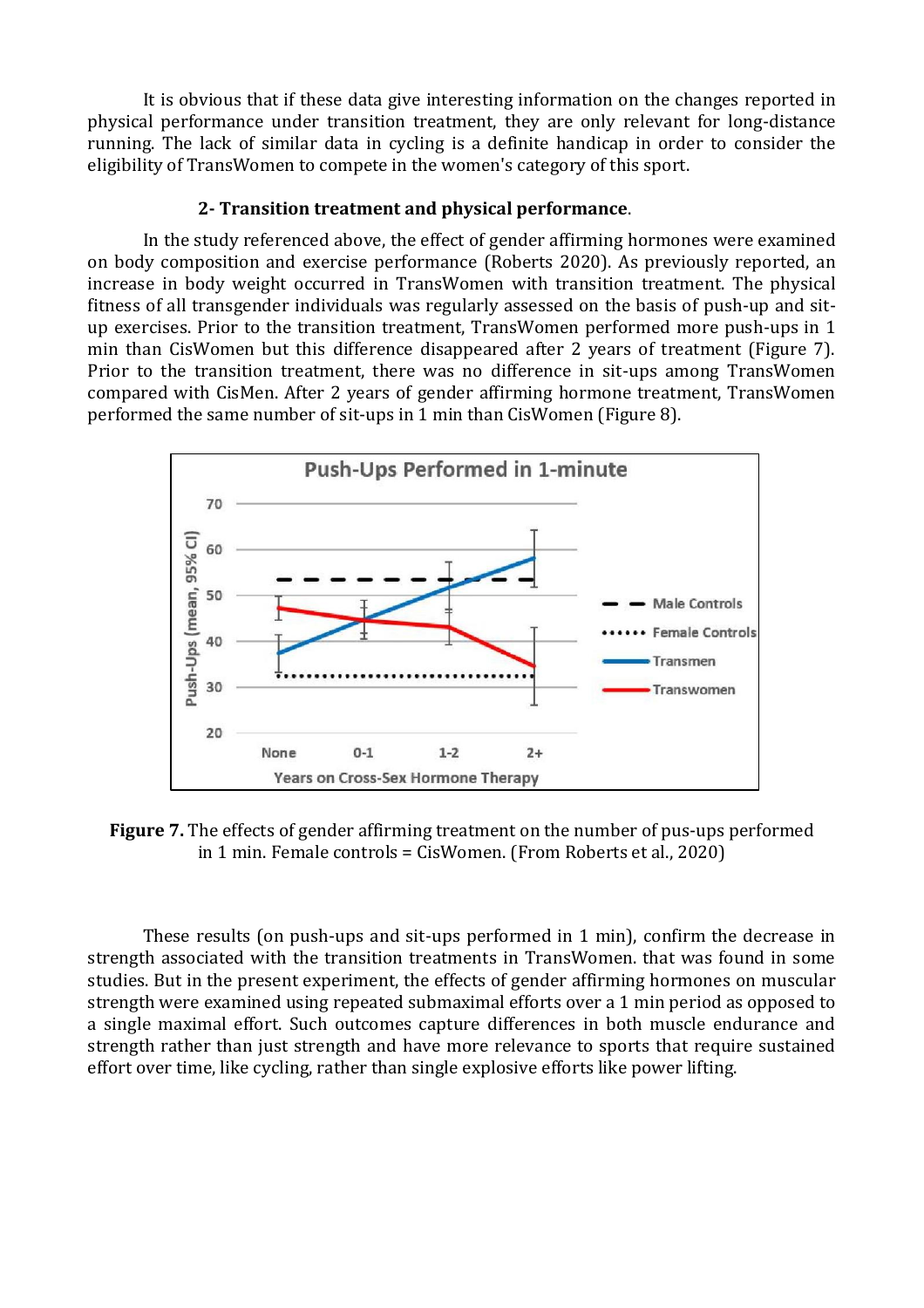

**Figure 8.** The effects of gender affirming treatment on the number of sit-ups performed in 1 min. Female controls = CisWomen. (From Roberts et al., 2020)

#### **V. Main information for eligibility rules.**

The intention for separating athletes into male and female categories is to provide women athletes with meaningful competition. It would be reasonable therefore to allow transgender to compete with other female athletes if their inclusion guarantees fair and meaningful competitions. It may not be necessary, or even possible, to eliminate all individual advantages held by a transgender. It is paramount, however, that all athletes competing have a chance to succeed, albeit not necessarily an equal chance and in line with the true essence of sport.

Gender affirming blockade of testosterone and administration of estrogen in Transwomen are at the origin of a decrease of muscle mass, but Transwomen retain an advantage in muscle mass, volume, and strength over CisWomen after 12 months of transition treatment (Hilton and Lundberg, 2021). The few existing experimental data confirm that gender-affirming hormones are associated with only slight changes in muscle performance, with pretreatment differences between TransWomen and CisWomen, especially in muscle strength /power persist beyond 12 months, time requirement imposed in the UCI rules. This suggests that for sports that require muscle mass, strength and power, including cycling, TransWomen will still have a physical advantage after 12 months of treatment, even if serum testosterone levels are maintained below the current officially requested threshold. Therefore, it can be hypothesized that prolonged testosterone suppression, well beyond the 12-month transition period mandated by the UCI, is necessary to substantially reduce muscle mass and strength in Transwomen (Lapauw et al., 2008; Roberts et al., 2020).

In addition to the known effects on muscle mass and erythropoiesis, exposure to testosterone during puberty results also in sex differences in height, pelvic architecture and leg bones in the lower limbs. These anatomical differences give TransWomen an athletic advantage after puberty for certain sports, and may not respond to low blood testosterone levels in post-pubertal adults. To what extent these morphological peculiarities, based in particular on the length of the long bones, constitute an advantage for performance in some cycling disciplines must be studied in the future. But it is possible that these differences could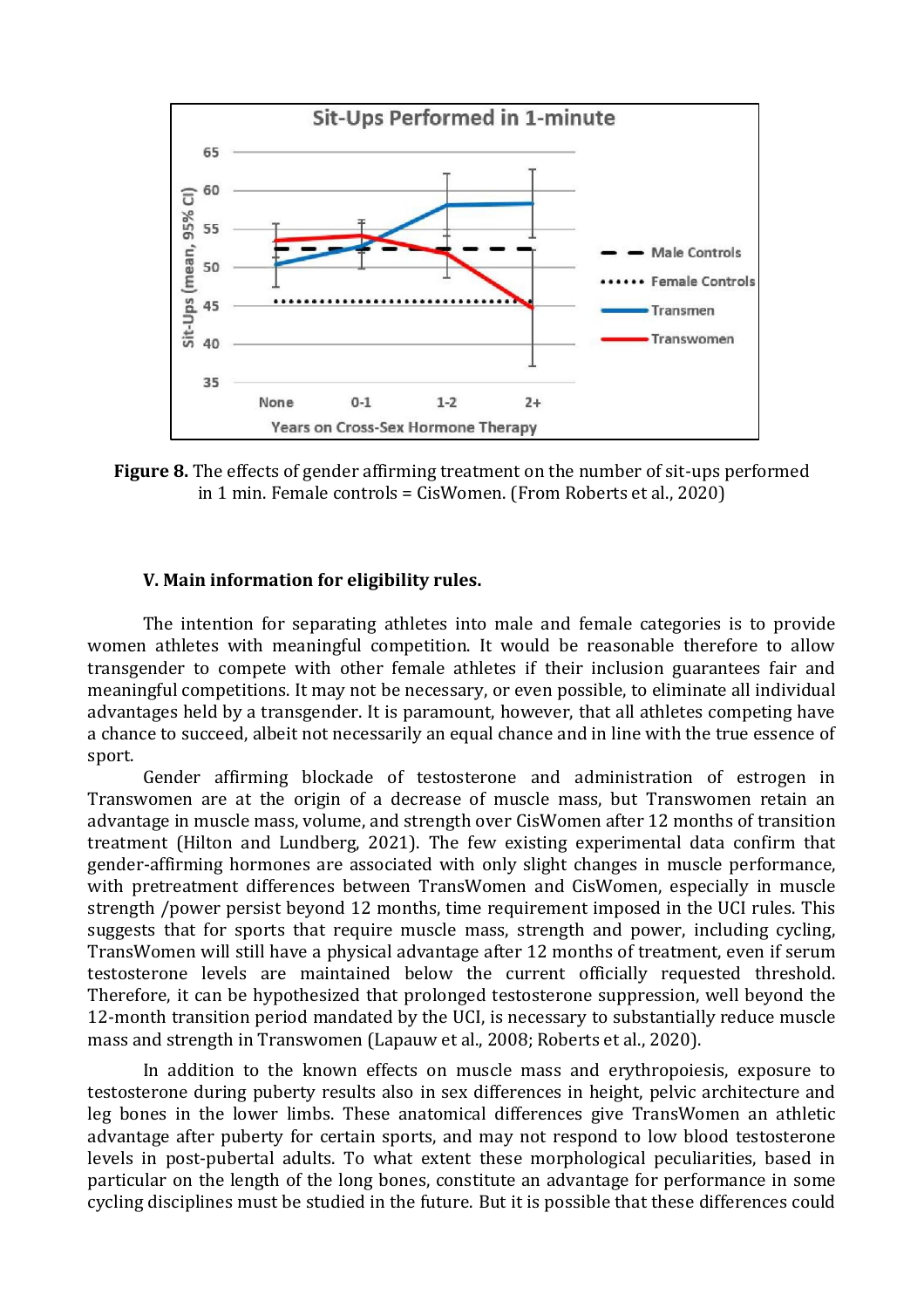be minimized in TransWomen who begin gender affirming hormone therapy shortly after the onset of puberty.

An important issue is that the current studies assessed the changes in lean body mass, muscular strength and Hgb/Hct in non-athletic TransWomen following treatment with gender affirming hormones. However, it is essential to keep in mind that there are no data on changes in cycling performance with transition therapy, especially in well-trained subjects or top athletes. Therefore, the effects of testosterone suppression on these parameters, or even on the athletic performance of TransWomen athletes who engage in physical training during the gender affirming treatment, remain unknown. Available data in non-athletic TransWomen and non-sports performance measures make it difficult to suggest when the athletic abilities of TransWomen undergoing transition treatment become comparable to those of CisWomen, especially given interindividual variability. While the existing studies give the opportunity to study the effects of transition treatment in non-athletes individuals, it is still uncertain how these findings would translate to Transgender athletes undergoing advanced training regimens during the gender-affirming intervention.

For further research, it would be interesting to evaluate the changes in muscle mass and strength/power in Transgender athletes, after a longer follow-up, in order to examine if the strength/power performances will reach the strength reference values for CisWomen, and to test the impact on cycling performance.

### **VI. Final conclusion**

Given the current body of knowledge, the question of when it is fair to authorize TransWomen to compete in sports in line with their experienced gender identity is challenging. Despite an obvious lack of knowledge in well-trained athletes, and based on the most recent current literature (Harper et al., 2021; Hilton and Lundberg, 2021; Roberts et al., 2020), it can be hypothesized that more than 12 months of testosterone suppression may be necessary to ensure that TransWomen do not have an unfair competitive advantage when competing at an elite level. Very little data have been provided to clarify on the potential remaining physical advantage for TransWomen after medical interventions, but based on one of the only published studies to date, it can be assumed that this **potential advantage on muscle strength / power cannot be erased before a period of 24 months** (Roberts et al., 2020).

The maximum serum testosterone concentration required is a fairly easy question to answer. The 95% confidence interval for serum testosterone in CisWomen is 0.6 - 1.68 nmol/L (Handelsman et al., 2018). For a 99.99% confidence interval (which involves no more than 1 in 10,000 values outside the confidence interval), the highest value of serum testosterone is 2.44 nmol/L. Therefore **the maximum serum testosterone value can be defined as 2.5 nmol/L**.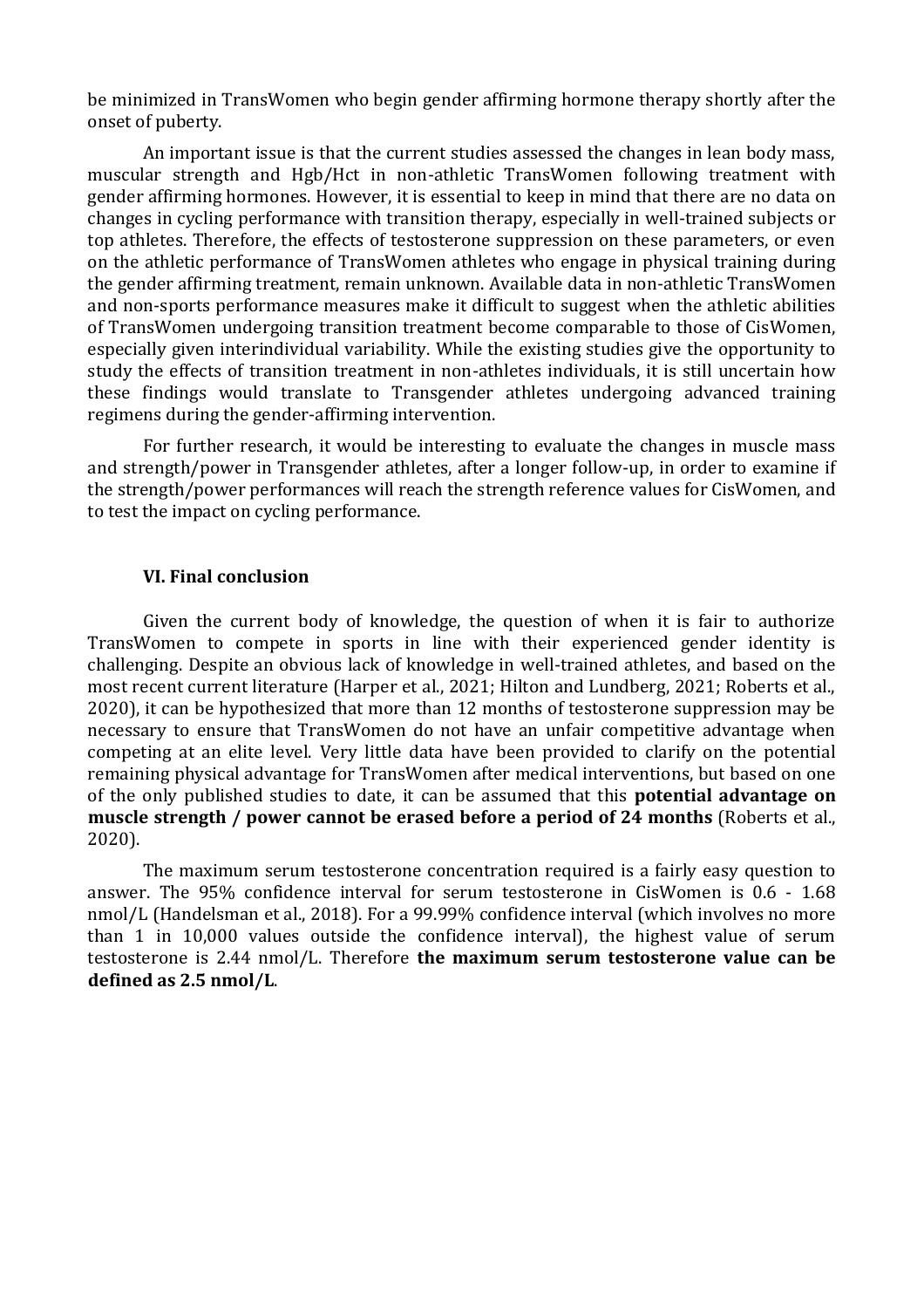# **References**

- Bassett AJ, Ahlmen A, Rosendorf JM, Romeo AA, Erickson BJ, Bishop ME. The biology of sex and sport. JBJS Rev. 2020, 8(3):e0140.
- Bermon S. Androgens and athletic performance of elite female athletes. Curr. Opin. Endocrinol. Diabetes Obes. 2017, 24:246Y51.
- Bermon S, Garnier PY. Serum androgen levels and their relation to performance in track and field: mass spectrometry results from 2127 observations in male and female elite athletes. Br J Sports Med. 2017, 51(17):1309-1314.
- Bermon S, Hirschberg AL, Kowalski J, Eklund E. Serum androgen levels are positively correlated with athletic performance and competition results in elite female athletes. 2018, 52(23):1531-1532.
- Bermon S, Garnier PY, Hirschberg AL, Robinson N, Giraud S, Nicoli R, Baume N, Saugy M, Fénichel P, Bruce SJ, Henry H, Dollé G, Ritzen M. Serum androgen levels in elite female athletes. J Clin Endocrinol Metab. 2014, 99(11):4328-4335.
- Cohen-Kettenis PT, Pfafflin F. The DSM diagnostic criteria for gender identity disorder in adolescents and adults. Archives of Sexual Behavior 2010, 39:499–513.
- Coyle EF, Feltner ME, Kautz SA. Physiological and biomechanical factors associated with elite endurance cycling performance. Med Sci Sports Exerc 1991, 23:93-107.
- Eklund E, Berglund B, Labrie F, Carlström K, Ekström L, Hirschberg AL. Serum androgen profile and physical performance in women Olympic athletes. Br J Sports Med. 2017, 51(17):1301-1308.
- Elbers JM, Asscheman H, Seidell JC, Gooren LJG. Effects of sex steroid hormones on regional fat depots as assessed by magnetic resonance imaging in transsexuals. Am J Physiol 1999, 276:E317–E325.
- Etter F, Knechtle B, Bukowski A, Rüst CA, Rosemann T, Lepers R. Age and gender interactions in short distance triathlon performance. J Sports Sci. 2013, 31(9):996-1006.
- Faria EW, Parker DL, Faria IE. The science of cycling: physiology and training part 1. Sports Med. 2005, 35(4):285-312.
- Gooren LJG, Bunck MCM. Transsexuals and competitive sports. Eur J Endocrinol. 2004, 151(4):425–429.
- Haakonssen EC, Martin DT, Martin JC, Burke LM, Jenkins DG. Muscle mass cycling power relationships in female road cyclists. Med Sci Sports Exerc. 2013, 45(5S):129-138.
- Handelsman DJ, Hirschberg AL, Bermon S. Circulating testosterone as the hormonal basis of sex differences in athletic performance. Endocr Rev. 2018, 39(5):803–829.
- Harper J. Race times for transgender athletes. J. Sporting Cultures Identities. 2015, 6:1Y9.
- Harper J, O'Donnell E, Sorouri Khorashad B, McDermott H, Witcomb GL. How does hormone transition in transgender women change body composition, muscle strength and haemoglobin? Systematic review with a focus on the implications for sport participation. Br J Sports Med. 2021, 55(15):865-872.
- Hawley JA, Noakes TD. Peak power output predicts maximal oxygen uptake and performance time in trained cyclists. Eur J Appl Physiol Occup Physiol. 1992, 65(1):79-83.
- Hilton EN, Lundberg TR. Transgender Women in the female category of sport: perspectives on testosterone suppression and performance advantage. Sports Med. 2021, 51(2):199- 214.
- Ice RG, Millman PL, Ice DC, Camp JC. A physiological profile of the 1984-1986 race across America winner. In: Medical and Scientific Aspects of Cycling, E. R. Burke and M. M. Newsom (Eds.). Champaign, IL: Human Kinetics, 1988, pp. 173-180.
- Janssen I, Heymsfield SB, Wang ZM, Ross R. Skeletal muscle mass and distribution in 468 men and women aged 18-88 yr. J Appl Physiol 2000, 89(1):81-88.